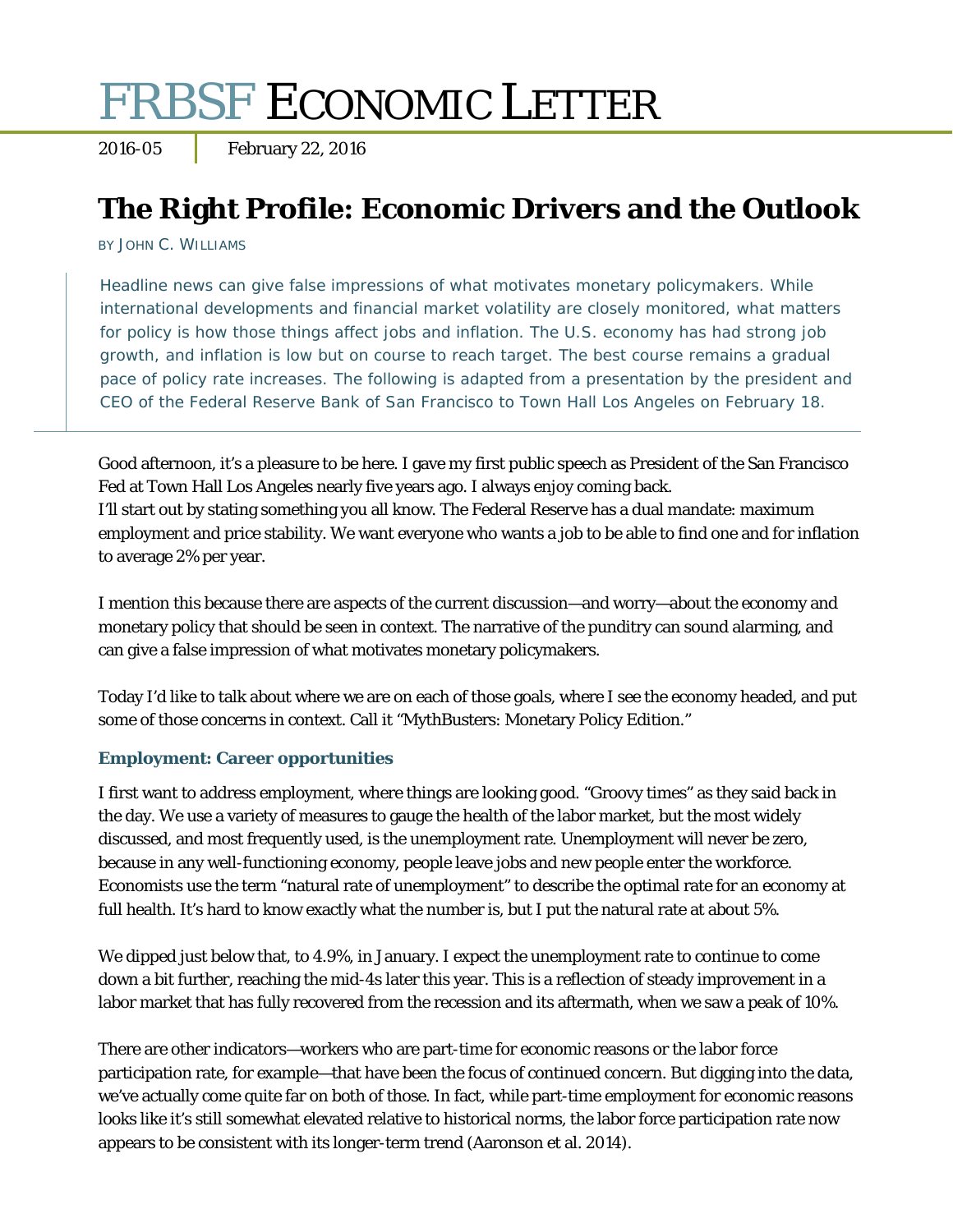A further sign of the health of the labor market is that more people are quitting their jobs—indicating they feel confident that they'll find another—and they're probably right: Job vacancies are at the highest levels since they started collecting the data in 2000. We added more than  $2\frac{1}{2}$  million jobs in 2015. All in all, we have reached or are close to maximum employment across a broad range of markers.

#### **Inflation: Pressure drop?**

On the inflation side, we're not quite where I'd like us to be, but we're on course to reach our goal.

The Fed sets a target of 2% average inflation. You'll generally hear policy wonks and commentators talk about the Fed's "2% inflation target"—I do it frequently myself. But I want to emphasize that I just included the word "average." Sometimes we get so caught up in economic shorthand that we forget not everyone is speaking the same language. I don't want to leave the impression that inflation should be exactly 2% all the time or that small movements in either direction should lead to alarm. Sometimes we'll be a little lower, sometimes a little higher; this isn't about complete control. What I want—on average, in the medium term—is for inflation to be about 2%. Worry should only set in if it's persistently above or below that number.

I'd also like to stress the "above *or* below" part. Many people think that Fed policymakers' concern lies disproportionately with inflation that's too high. They think we view inflation lower than 2% as sort of "not great," but see inflation above 2% as catastrophic. That's not the case. In my view, inflation somewhat above 2% is just as bad as the same amount below. And here's the one place I actually *am* speaking for others in the Federal Reserve System—the most recent FOMC statement explicitly addressed this issue (Board of Governors 2016).

With that proviso firmly in place, I will note that inflation currently is too low. Over the 12 months of last year, the Fed's preferred inflation measure, the personal consumption expenditures price index, stands at around half a percentage point while core inflation, which strips out volatile components like food and energy, is about 1½%. Now, Fed policymakers are often accused of not eating or driving, because we focus more on measures like the latter. It's not that we don't understand that gas and groceries are important parts of people's household budgets. It's just that for policy, we need to look at the underlying trends, and if we got lost in the supermarket or oil fields, we'd miss what the data are telling us about the medium term.

In any event, I expect inflation to move back to 2% over the next two years.

Current U.S. inflation pressures are playing tug-of-war. On one side, falling prices for energy and most goods are pulling us down, reflecting the strong U.S. dollar and other international developments. On the other, rising prices for domestic services are mostly trying to yank us to the 2% line. When you look at the parts of the U.S. economy that are not traded globally, like housing, we're seeing prices increase in a way that reflects a stronger, tightening economy. While it might not be music to renters' ears, the steep increase in rental prices is a reflection of the nation's economic strength. In services more generally, we're seeing inflation running close to our target (Glick 2015). There are also increasing signs that wage growth is picking up—which, again, may not sound great to employers, but is actually something we've been waiting for. It's a sign of the economy really powering back, and it will help boost household incomes and prompt even more growth in consumption spending. By at least one commonly cited measure, wage growth has picked up from 2 to 2½% in recent months.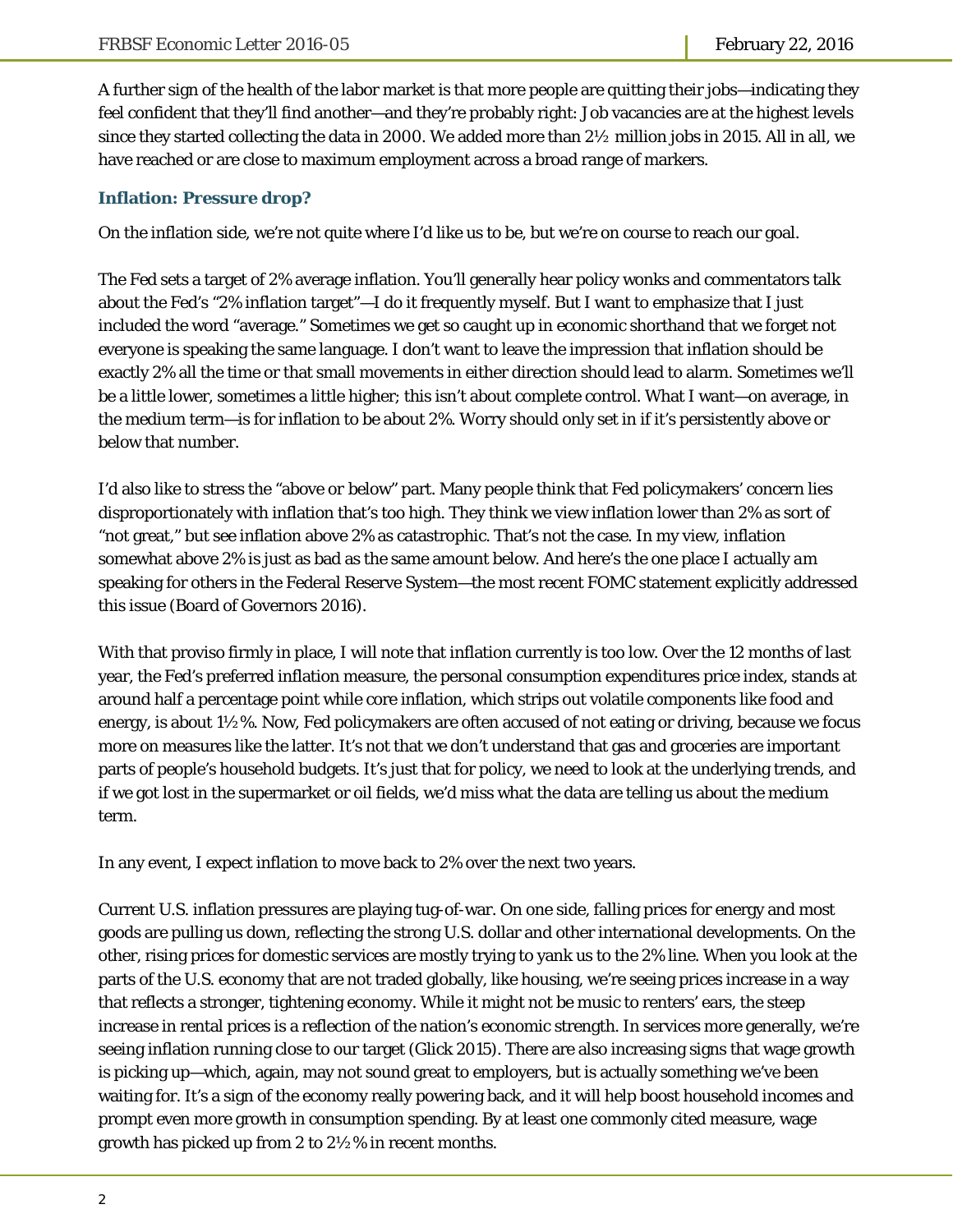It's also worth noting that wages in the aftermath of the recession may be acting out of character. During the recession, wage growth didn't slow as much as might have been expected. Then, during the recovery, wage growth stagnated, even as the labor market made solid gains. Recent research by my staff suggests that this puzzle may be in part because of who was entering and leaving the workforce (Daly and Hobijn 2016). During the recession and early in the recovery, wages stayed higher than expected because most of the people who lost their jobs were the ones making less. More recently, as the labor market has strengthened, the pattern has reversed. Many workers who were either on the sidelines or working parttime started finding full-time jobs. Because they're new, the vast majority of these workers earn less than other employees, which pushes down the overall average. Once you adjust for this factor, upward wage pressures are even stronger than the headline numbers suggest.

So if we look at the domestic market in isolation, it shows strong growth. We're just contending with outside forces. As the price of oil dropped by some 70% and the value of the dollar increased by over 20%, it naturally influenced near-term inflation. But the effects should peter out. One reason economists can comfortably say that these factors are transitory, or at least stabilizing, is that it's incredibly unlikely that oil will fall another 70%. There is a basement on how low energy prices can go. That's why I'm confident that we're on track to reach our inflation goal.

### **Mixed signals and the equalizer**

Another area of mixed signals is that certain sectors are slowing down at the same time the overall economy keeps chugging ahead. Sectors that are directly affected by the strong dollar, weak foreign demand, and falling energy and commodity prices have underperformed recently. But the hardest-hit sectors—manufacturing, drilling and mining, and agriculture—account for a relatively small share of employment and GDP. By contrast, the large domestic services sector—including restaurants, health care, and business services—is doing quite well, and makes up the huge majority of American jobs. In last year's impressive jobs growth, 93% were in services, including government.

### **Risks and concerns—lightning strikes?**

Still, as endless column inches have been dedicated to chronicling, and as the Fed itself mentioned in the last FOMC statement, there are areas of economic concern. In particular, economic developments abroad and market volatility have taken center stage in discussions of the U.S. economic outlook.

Of course, I am aware of, and closely monitoring, potential risks. But I want to be clear what that means. It's often said that the economy isn't the stock market and the stock market isn't the economy. That's very true. Short-term fluctuations or even daily dives aren't accurate reflections of the state of the vast, intricate, multilayered U.S. economy. And they shouldn't be viewed as the four horsemen of the apocalypse. Remember, the expansion of the 1980s wasn't derailed by the crash of '87, and we sailed through the Asian financial crisis a decade later. I say "remember"—some of you here will actually remember and others will remember it from your high school history class.

From a policymaker's perspective, my concern isn't as simple as whether markets are up or down. Watching a stock ticker isn't the way to gauge America's economic health. As Paul Samuelson famously said, the stock market has predicted nine out of the past five recessions. What's important is how it impacts jobs and inflation in the U.S.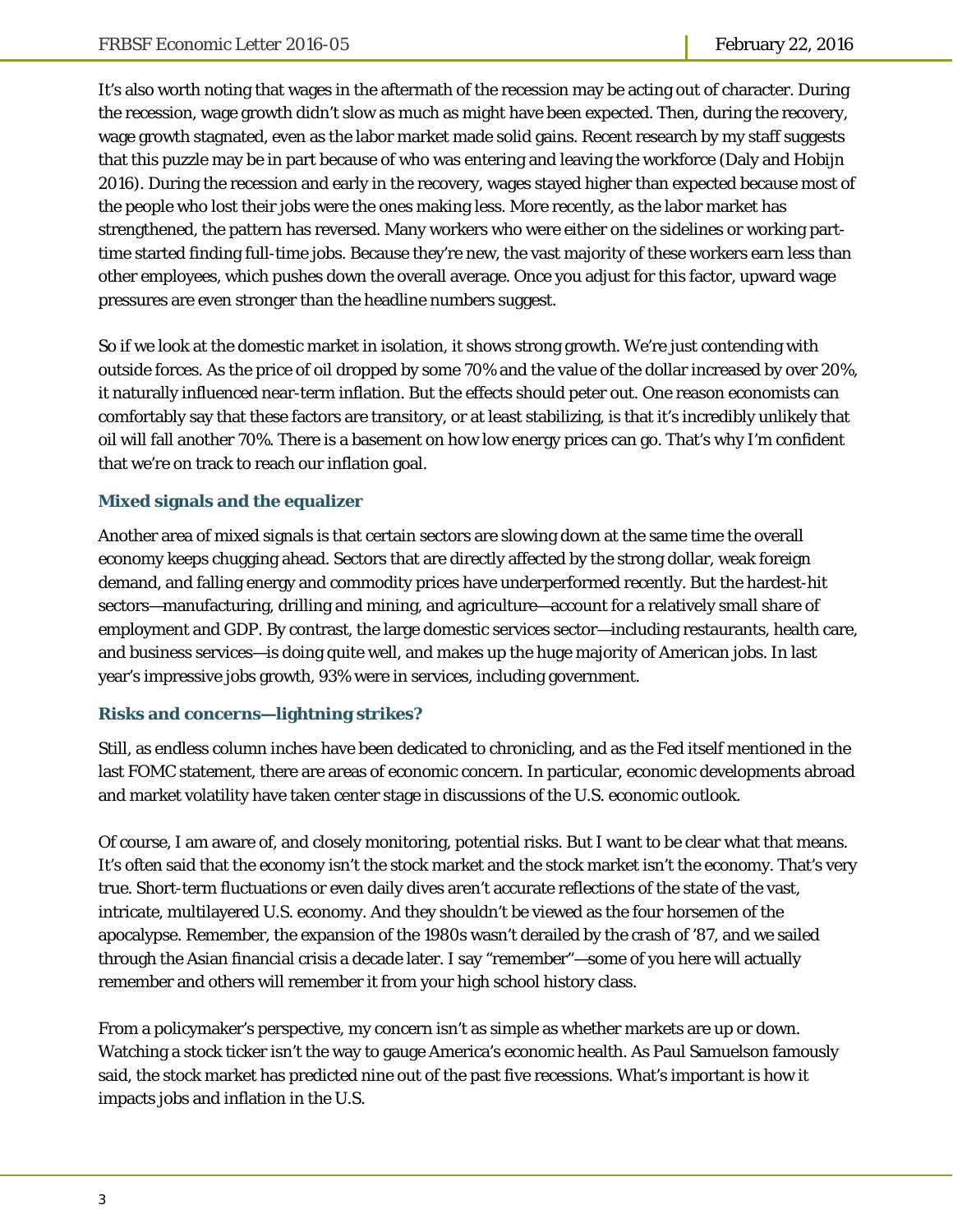At the risk of puncturing some of the more colorful theories about what drives the Fed, I lay before you the cold, hard truth: Fed policymakers are even more boring than you think. Because all we see is our mandate. How does this affect American jobs and growth? What does this mean for households' buying power?

The same holds true for international developments. Of course we are closely watching situations abroad. But not because we should act in response to, say, financial volatility in China. We monitor developments in China, Brazil, South Africa, and more because we're on alert for how spillovers could affect our goals at home. We live in a global economy, not an inoculated city. What happens in China or Brazil isn't contained by national borders; the rest of the world necessarily feels the effects and they easily breach the gates of the West. But others' economic fates do not spell our own. Yes, global markets affect U.S. growth; but we are also powered by domestic demand and have the ability to make our own monetary policy. With the policy tools at our disposal, we can continue to achieve our employment and inflation goals. Ultimately, monetary policy has been supporting the expansion of the U.S. economy, allowing it to become stronger and stronger, and the domestic demand we're seeing reflects its underlying might.

Despite recent financial volatility, my overall outlook for the U.S. and the global economy remains unchanged. There is plenty of concern about China's slower pace, but as I said last year, this largely reflects a pivot from a manufacturing-based economy to one driven by domestic consumption and services—the exact engines that are currently powering U.S. growth (Williams 2015).

## **Monetary policy: Data dependent**

So what does all this say about monetary policy? A lot of people make jokes about economists having the only job in the world where you can constantly change your answer and not get fired—my mother, by the way, is one of them. But what we actually do is adjust our forecasts as we get more data. A few years ago, for instance, I viewed the natural rate of unemployment as about 5½%. As more data came in and as we learned more about the shape of the recovery, I reassessed. This is just to put into context that when I look at my December forecast and compare it with my outlook for unemployment and core inflation today, there's virtually no change. The shifts in my forecast amount to just one-tenth of a percentage point.

I therefore continue to see a gradual pace of policy normalization as being the best course. My preferred route is a gradual path of increases. This reflects the fact that the economy still needs a gentle shove forward from monetary policy, as we continue to navigate the headwinds from weakness abroad and their effects on the dollar and commodity prices.

I want to emphasize, of course, that I don't have this on remote control; the path of policy remains data dependent. Anyone who knows me knows that data-dependency is the irresistible force of my policymaking decisions—I literally made T-shirts about it. As I get more data and other information, I'll adjust my views of the outlook for employment, inflation, and the appropriate path for monetary policy accordingly.

### **Conclusion**

Despite the Sturm und Drang of international and market developments, the U.S. economy is, all in all, looking pretty good. I still expect to see U.S. GDP growth of about 2¼% for 2016. I still expect